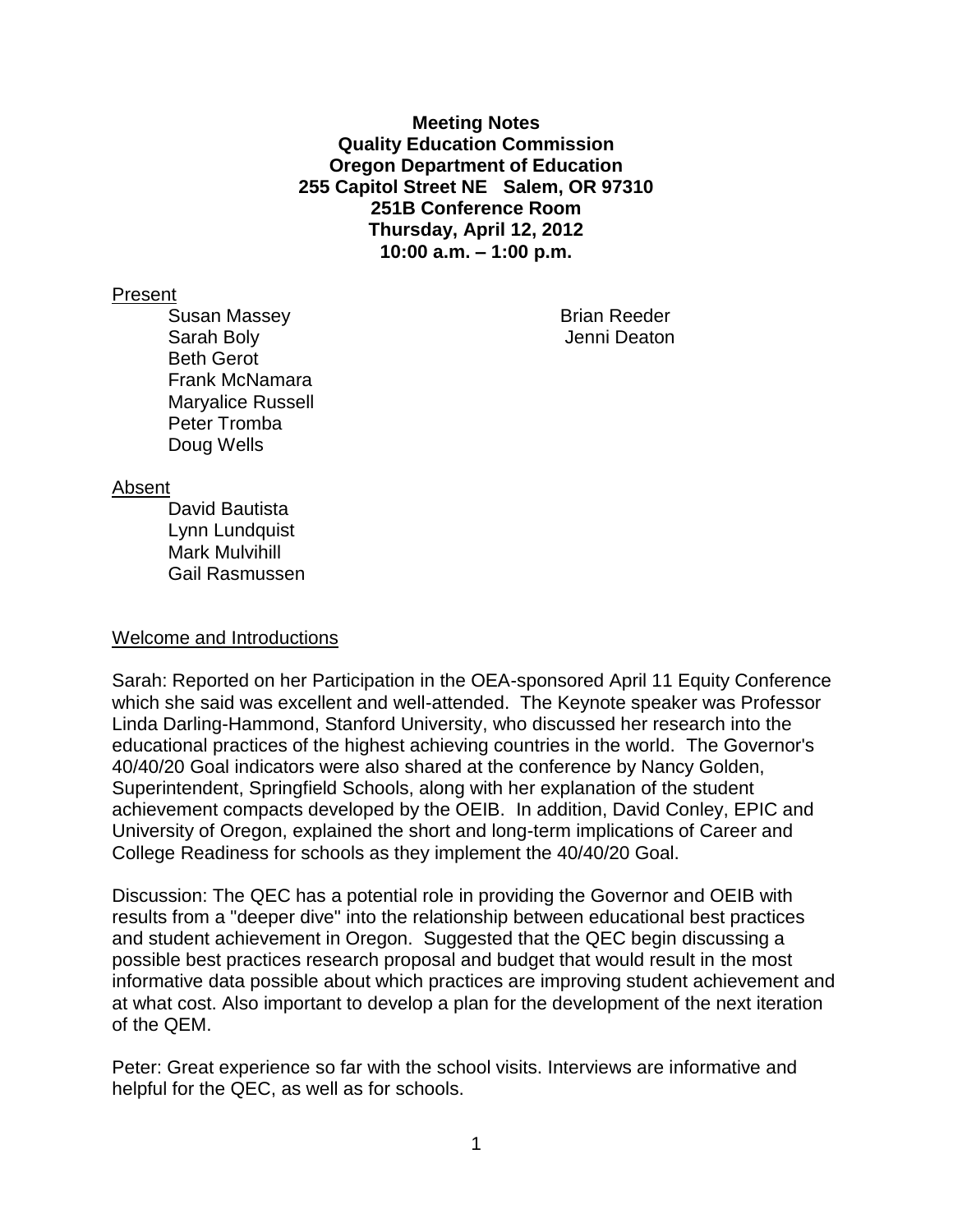# Future agenda item: Waiver discussion

Maryalice: McMinnville is currently working on their achievement compact at the micro level (considering cost efficiencies). Their target goal is to have students graduate with 9 college credits. Currently, 50% of high school students access the opportunity, and 50% do not. Getting to the 100% target is the new challenge.

College partners charge \$30/course for registration, which is a bargain compared to the post-secondary cost.

- Question: should high schools have to pay registration if the Community College collects a fraction of ADM for students who take the course?
- Past rationale for Community Colleges to collect money (and pay \$0) was that credits received at the HS level translated to less money received at the postsecondary level in the future.

Chemeketa Scholars program: Free tuition for students with an unweighted GPA of 3.5 or better

Lines are blurring more and more between HS and post-secondary, but current funding systems do not support any of the variations.

Commission vacancies/transitions: Mark Mulvihill's position still needs to be filled. There will be two vacancies to fill if David Bautista does not continue on the Commission. The Governor's appointment secretary reported that there are two letters of interest on file for the Commission.

Now is a good time to encourage any qualified colleagues to pursue a position on the Commission.

It is the intent of the Governor's Office to keep the QEC as adjunct to the OEIB.

- Advocate for funds/partnership with the OEIB
- Achievement compacts will include the QEM number

# Best Practices Panel Update

School interview schedule:

- Beth: Was not able to stay within the hour; interviews took an hour and a half
- Susan: Was able to stay within the hour, but was the only person conducting the interview
- Peter: When representatives from each department attend the interview and each person weighs in on each question, conversations can go lengthy.

End product goal: Drafted sections and structure for the Best Practices report of the QEM.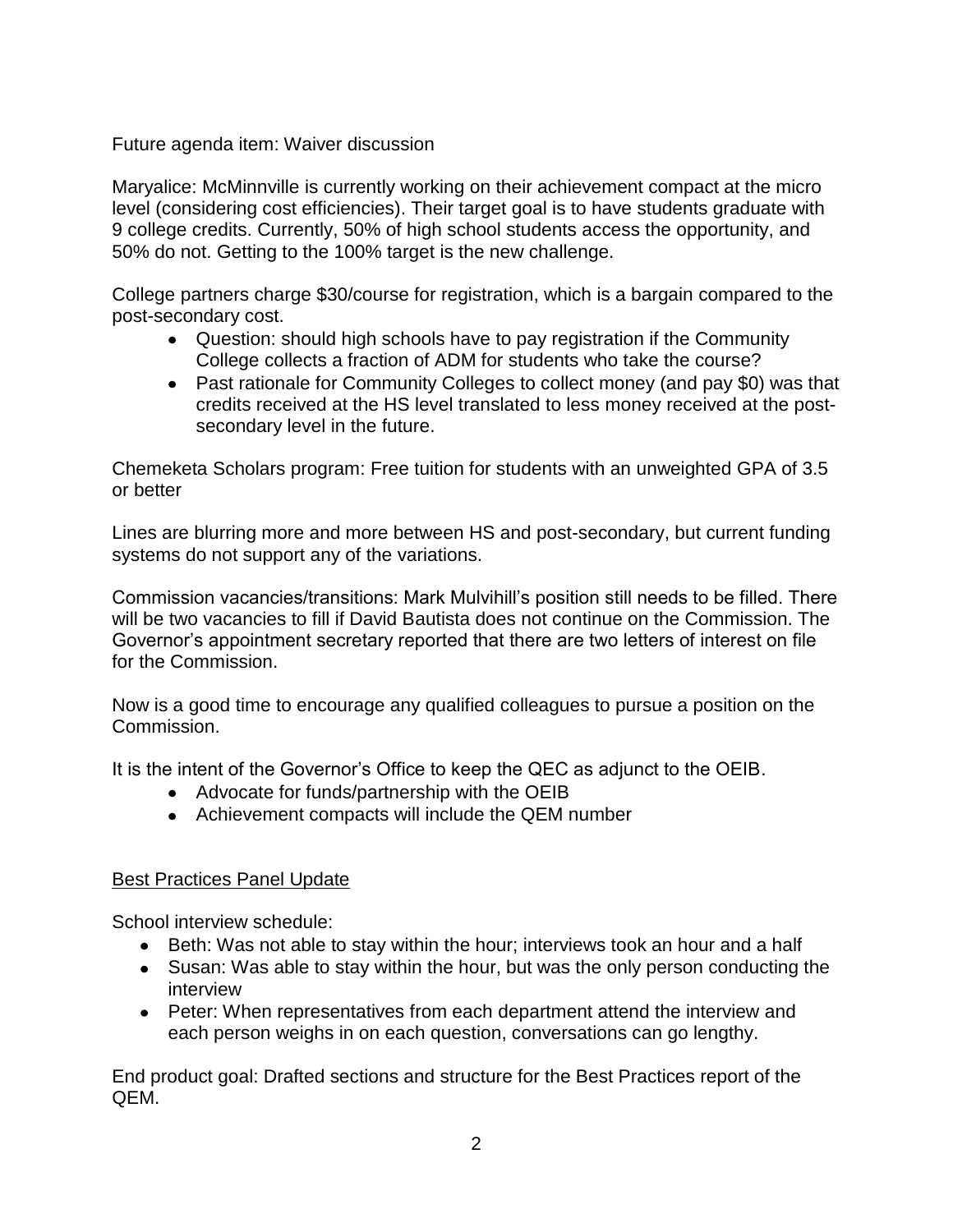Survey: Analysis of the state-wide survey

Sarah is having informal conversations with several professional educational research entities about our survey research design and our survey results. She will provide an update at the next regularly scheduled QEC Meeting.

# **Survey section:**

- 1. Introduction
- 2. State-wide survey
- 3. Survey analysis
- 4. Conclusion

Identify best practices emerging, and the characteristics and prevalence of schools with best practices.

(Need from ODE the number of teachers at the elementary and secondary level.)

# **Matched Pairs section:**

- 1. Do schools/which schools collaborate?
- 2. How do they collaborate?
- 3. What do they accomplish during the collaboration time?

The report can build arguments based on the evidence/data, but the QEM cannot report from a research perspective.

- Not proving, but presenting evidence
- Too many variables to draw concrete conclusions

# **Recommendations for Future Section:**

Outcome: Recommendation for funding to support increased research capabilities in the future.

### **Best Practices Literature Review section:**

- 1. History/background
- 2. How prevalent?
- 3. Do schools who engage in best practices have better results?

Look at correlation between surveys and matched pair interviews.

Submitting information from the on-site interviews:

- Submit as many verbatim quotes as possible
- Themes from the interview/stand-out points
- Perception of school environment

Implementation in schools is key; many schools think they are on track but face an innocent "training gap."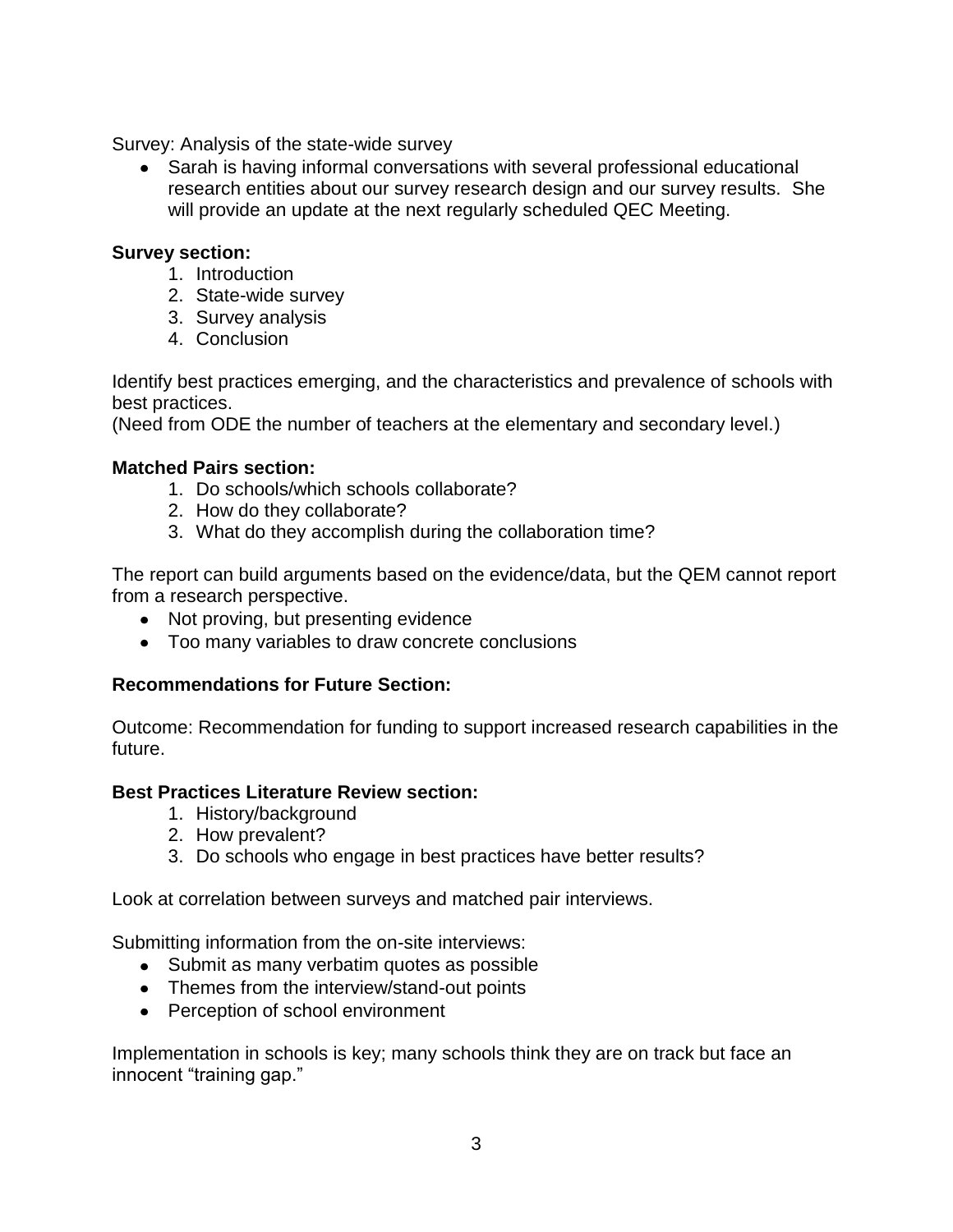It may be helpful to bring a copy of a past QEM to the school interviews for staff to review if they are unfamiliar with the document and/or the Commission work.

May 31 Best Practices panel meeting: Debrief and discuss findings from school interviews.

Requests for future QEC funds:

- Consultants
- Expertise for research
- Publication of QEM (approx. \$2,500)

Sarah will draft a projection of use and allocation of funds, and will bring it to the next meeting for review.

#### Model Restructure Update:

Optimal Funding Path concept: How to allocate funds over learning stages to optimize the end achievement result.

Establish relationship between resources and student performance.

Which allocation gets to the highest overall achievement?

There is no account in the model for teacher quality/pay/experience; would be a valuable study in the future.

Look for the spot along the continuum where the biggest "bang for buck" is attained.

Look at patterns/consistent action to determine reallocation

Can interpret performance and spending results at the student level, and compare to school district level.

What is the net effect, year by year?

Spending x coefficient (marginal impact of performance by increasing or decreasing funds) that models estimates

• Differs by grade and level of spending

Highlight possibility of spending too much in the early grades

Diminishing returns concept can be counter-intuitive

06-07 data is all "peaks and valleys" due to using paper/pencil test.

• Throwing out this data will impact 2 years; will have to use data from other years to estimate parameters.

Data that reveals information counter to deep-rooted common sense assumptions needs to be noted and shared.